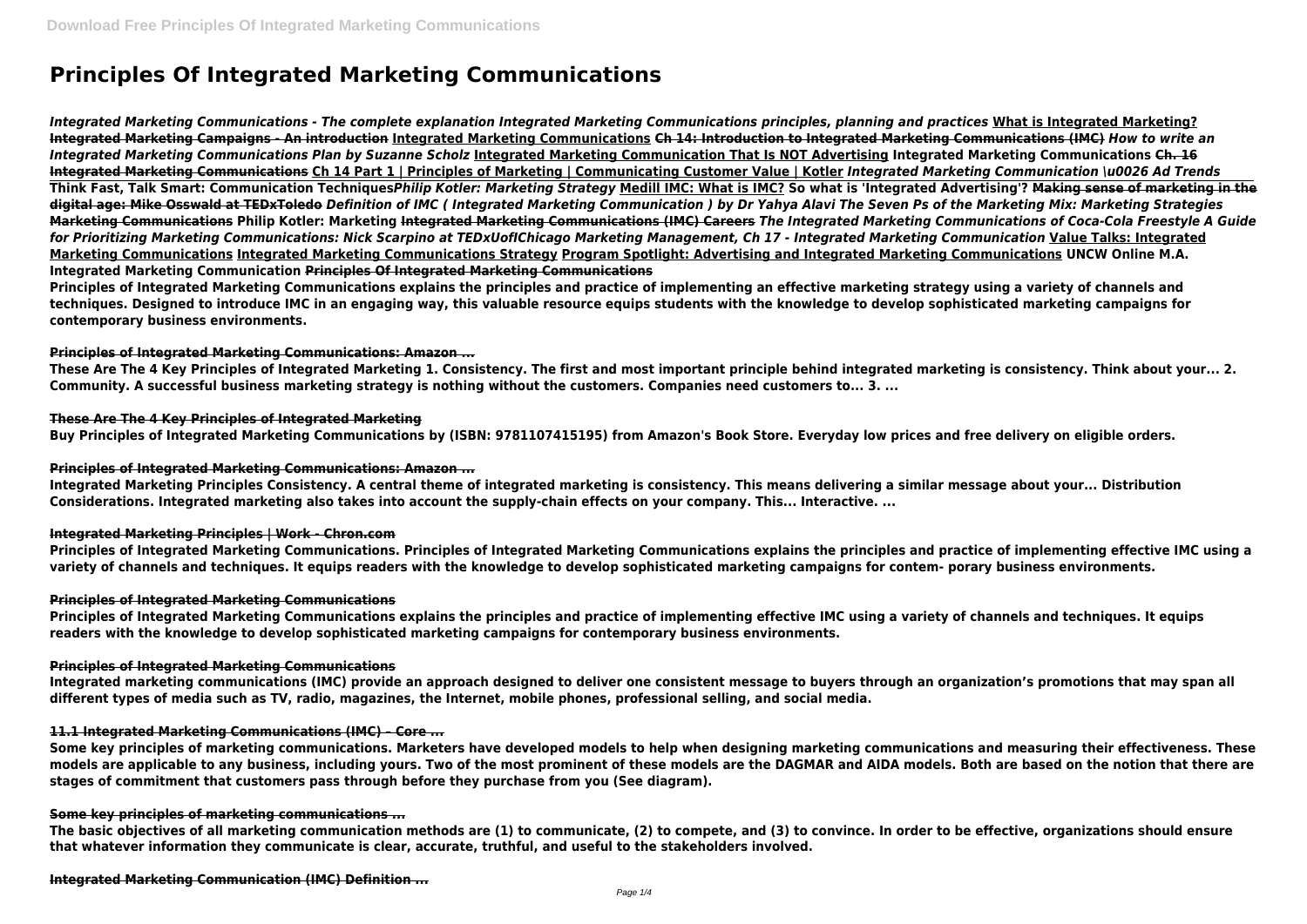**Principles of Marketing [Deprecated] Module 13: Promotion: Integrated Marketing Communication (IMC) ... The readings in this module pulled apart the different pieces of integrated marketing communication to help you understand the role each one plays in creating and executing an effective marketing campaign. From small-scale and simple ...**

## **Putting It Together: Promotion: Integrated Marketing ...**

**The rationale behind integrated marketing communications (IMC) is to ac hieve the promotional objectives in reaching target markets and to raise awareness of the companies' 1 Department of...**

#### **(PDF) Integrated Marketing Communications**

**Integrated marketing communications (IMC) provide an approach designed to deliver one consistent message to buyers through an organization's promotions that may span all different types of media such as TV, radio, magazines, the Internet, mobile phones, professional selling, and social media.**

## **11.1 Integrated Marketing Communications (IMC ...**

**Integrated marketing entails the co-ordination of all the marketing activities, in order to maximise all the joint effects. An integrated marketing communication strategy (as part of integrated marketing) would thus involve choosing marketing communication options that reinforce and complement one another (Kotler & Keller, 2006:19).**

## **CHAPTER 2: INTEGRATED MARKETING COMMUNICATION**

**The fundamental concept of an Integrated Marketing Communications (IMC) approach is the creation of a unified and consistent brand identity and position. A brand strategy combined with an IMC approach provides the consumer with a brand and consistent messaging that is easily recognizable and relatable in any context.**

## **How IBM Wins with Brand Strategy and Integrated Marketing ...**

**Communicating Customer Value: Integrated Marketing Communications Strategies. Communicating Customer Value: Integrated Marketing Communications Strategies ... Principles of Marketing - Chapter 14 619 views. Share; Like; Download ... Perkha Khan , Lecturer at Quaid-i ...**

## **Principles of Marketing - Chapter 14 - SlideShare**

**Marketing communications strategy is the strategy used by a company or individual to reach their target market through various types of communication. It includes your message (what is to be said), the medium (where it is to be said), and the target (to whom your message is reaching).**

## **Marketing Communications Strategy: What It Is & How To Do ...**

**Principles of Integrated Marketing Communications - Ebook written by Lawrence Ang. Read this book using Google Play Books app on your PC, android, iOS devices. Download for offline reading, highlight, bookmark or take notes while you read Principles of Integrated Marketing Communications.**

## **Principles of Integrated Marketing Communications by ...**

**The definition of Integrated Marketing Communications (IMC) is the coordination and integration of all marketing communication tools, avenues, functions and sources within a company into a seamless program that maximizes the impact on consumers and other end users at a minimal cost (wikipedia.org).**

*Integrated Marketing Communications - The complete explanation Integrated Marketing Communications principles, planning and practices* **What is Integrated Marketing? Integrated Marketing Campaigns - An introduction Integrated Marketing Communications Ch 14: Introduction to Integrated Marketing Communications (IMC)** *How to write an Integrated Marketing Communications Plan by Suzanne Scholz* **Integrated Marketing Communication That Is NOT Advertising Integrated Marketing Communications Ch. 16 Integrated Marketing Communications Ch 14 Part 1 | Principles of Marketing | Communicating Customer Value | Kotler** *Integrated Marketing Communication \u0026 Ad Trends* **Think Fast, Talk Smart: Communication Techniques***Philip Kotler: Marketing Strategy* **Medill IMC: What is IMC? So what is 'Integrated Advertising'? Making sense of marketing in the digital age: Mike Osswald at TEDxToledo** *Definition of IMC ( Integrated Marketing Communication ) by Dr Yahya Alavi The Seven Ps of the Marketing Mix: Marketing Strategies* **Marketing Communications Philip Kotler: Marketing Integrated Marketing Communications (IMC) Careers** *The Integrated Marketing Communications of Coca-Cola Freestyle A Guide for Prioritizing Marketing Communications: Nick Scarpino at TEDxUofIChicago Marketing Management, Ch 17 - Integrated Marketing Communication* **Value Talks: Integrated Marketing Communications Integrated Marketing Communications Strategy Program Spotlight: Advertising and Integrated Marketing Communications UNCW Online M.A. Integrated Marketing Communication Principles Of Integrated Marketing Communications**

**Principles of Integrated Marketing Communications explains the principles and practice of implementing an effective marketing strategy using a variety of channels and techniques. Designed to introduce IMC in an engaging way, this valuable resource equips students with the knowledge to develop sophisticated marketing campaigns for contemporary business environments.**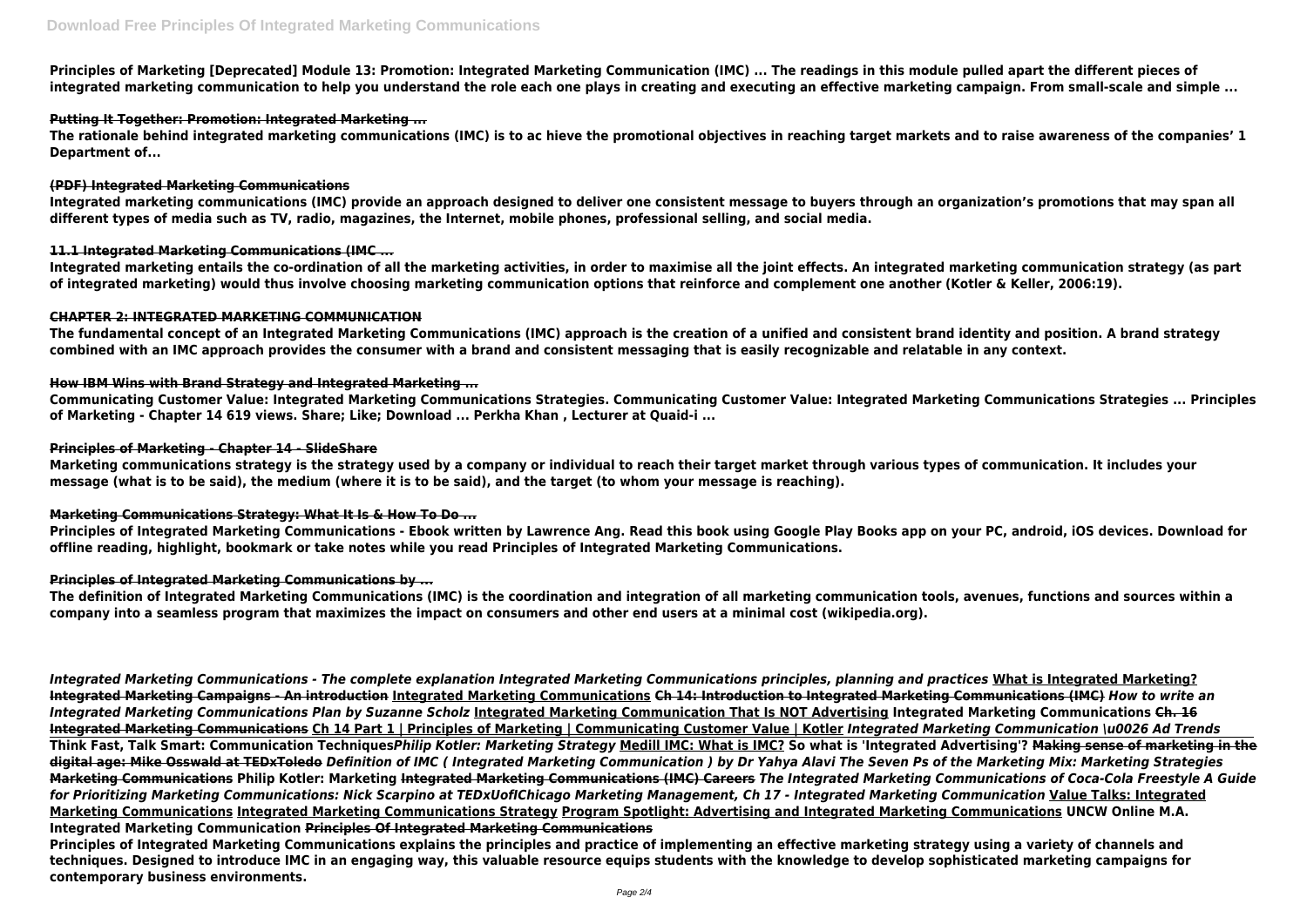## **Principles of Integrated Marketing Communications: Amazon ...**

**These Are The 4 Key Principles of Integrated Marketing 1. Consistency. The first and most important principle behind integrated marketing is consistency. Think about your... 2. Community. A successful business marketing strategy is nothing without the customers. Companies need customers to... 3. ...**

## **These Are The 4 Key Principles of Integrated Marketing**

**Buy Principles of Integrated Marketing Communications by (ISBN: 9781107415195) from Amazon's Book Store. Everyday low prices and free delivery on eligible orders.**

## **Principles of Integrated Marketing Communications: Amazon ...**

**Integrated Marketing Principles Consistency. A central theme of integrated marketing is consistency. This means delivering a similar message about your... Distribution Considerations. Integrated marketing also takes into account the supply-chain effects on your company. This... Interactive. ...**

## **Integrated Marketing Principles | Work - Chron.com**

**Principles of Integrated Marketing Communications. Principles of Integrated Marketing Communications explains the principles and practice of implementing effective IMC using a variety of channels and techniques. It equips readers with the knowledge to develop sophisticated marketing campaigns for contem- porary business environments.**

## **Principles of Integrated Marketing Communications**

**Principles of Integrated Marketing Communications explains the principles and practice of implementing effective IMC using a variety of channels and techniques. It equips readers with the knowledge to develop sophisticated marketing campaigns for contemporary business environments.**

## **Principles of Integrated Marketing Communications**

**Integrated marketing communications (IMC) provide an approach designed to deliver one consistent message to buyers through an organization's promotions that may span all different types of media such as TV, radio, magazines, the Internet, mobile phones, professional selling, and social media.**

## **11.1 Integrated Marketing Communications (IMC) – Core ...**

**Some key principles of marketing communications. Marketers have developed models to help when designing marketing communications and measuring their effectiveness. These models are applicable to any business, including yours. Two of the most prominent of these models are the DAGMAR and AIDA models. Both are based on the notion that there are stages of commitment that customers pass through before they purchase from you (See diagram).**

## **Some key principles of marketing communications ...**

**The basic objectives of all marketing communication methods are (1) to communicate, (2) to compete, and (3) to convince. In order to be effective, organizations should ensure that whatever information they communicate is clear, accurate, truthful, and useful to the stakeholders involved.**

## **Integrated Marketing Communication (IMC) Definition ...**

**Principles of Marketing [Deprecated] Module 13: Promotion: Integrated Marketing Communication (IMC) ... The readings in this module pulled apart the different pieces of integrated marketing communication to help you understand the role each one plays in creating and executing an effective marketing campaign. From small-scale and simple ...**

## **Putting It Together: Promotion: Integrated Marketing ...**

**The rationale behind integrated marketing communications (IMC) is to ac hieve the promotional objectives in reaching target markets and to raise awareness of the companies' 1 Department of...**

## **(PDF) Integrated Marketing Communications**

**Integrated marketing communications (IMC) provide an approach designed to deliver one consistent message to buyers through an organization's promotions that may span all different types of media such as TV, radio, magazines, the Internet, mobile phones, professional selling, and social media.**

## **11.1 Integrated Marketing Communications (IMC ...**

**Integrated marketing entails the co-ordination of all the marketing activities, in order to maximise all the joint effects. An integrated marketing communication strategy (as part of integrated marketing) would thus involve choosing marketing communication options that reinforce and complement one another (Kotler & Keller, 2006:19).**

## **CHAPTER 2: INTEGRATED MARKETING COMMUNICATION**